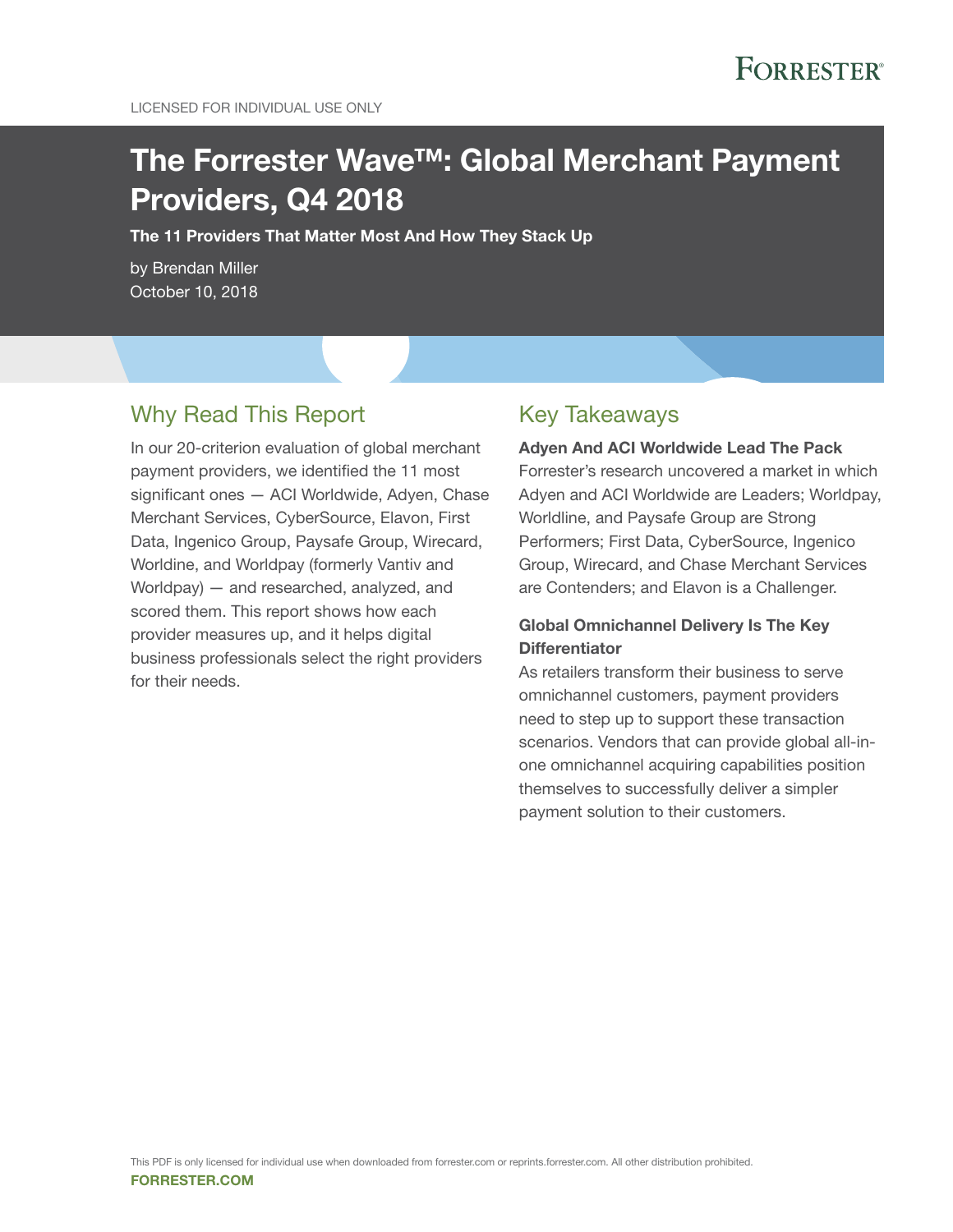# The Forrester Wave™: Global Merchant Payment Providers, Q4 2018

The 11 Providers That Matter Most And How They Stack Up



by [Brendan Miller](http://www.forrester.com/go?objectid=BIO10224) with [Fiona Swerdlow](http://www.forrester.com/go?objectid=BIO10344) and Sara Sjoblom October 10, 2018

# Table Of Contents

- 2 Retail Payment Leaders Are Focusing On Omnichannel Experiences
- 5 Evaluation Summary
- 7 Vendor Offerings
- 8 Vendor Profiles

Leaders

Strong Performers

**Contenders** 

**Challengers** 

13 Evaluation Overview

Vendor Inclusion Criteria

16 Supplemental Material

# Related Research Documents

[New Tech: Payments For Platform And](http://www.forrester.com/go?objectid=RES142233)  [Marketplace Businesses, Q2 2018](http://www.forrester.com/go?objectid=RES142233)

[Now Tech: Global Merchant Payment Providers,](http://www.forrester.com/go?objectid=RES142654)  [Q3 2018](http://www.forrester.com/go?objectid=RES142654)

[Ten Unique Solutions To Five Retail Payment](http://www.forrester.com/go?objectid=RES135991)  [Acceptance Challenges](http://www.forrester.com/go?objectid=RES135991)



Share reports with colleagues. [Enhance your membership with](https://go.forrester.com/research/research-share/?utm_source=forrester_com&utm_medium=banner&utm_content=featured&utm_campaign=research_share)  [Research Share.](https://go.forrester.com/research/research-share/?utm_source=forrester_com&utm_medium=banner&utm_content=featured&utm_campaign=research_share)

## **FORRESTER®**

Forrester Research, Inc., 60 Acorn Park Drive, Cambridge, MA 02140 USA +1 617-613-6000 | Fax: +1 617-613-5000 | forrester.com

© 2018 Forrester Research, Inc. Opinions reflect judgment at the time and are subject to change. Forrester®, Technographics®, Forrester Wave, TechRadar, and Total Economic Impact are trademarks of Forrester Research, Inc. All other trademarks are the property of their respective companies. Unauthorized copying or distributing is a violation of copyright law. Citations@forrester.com or +1 866-367-7378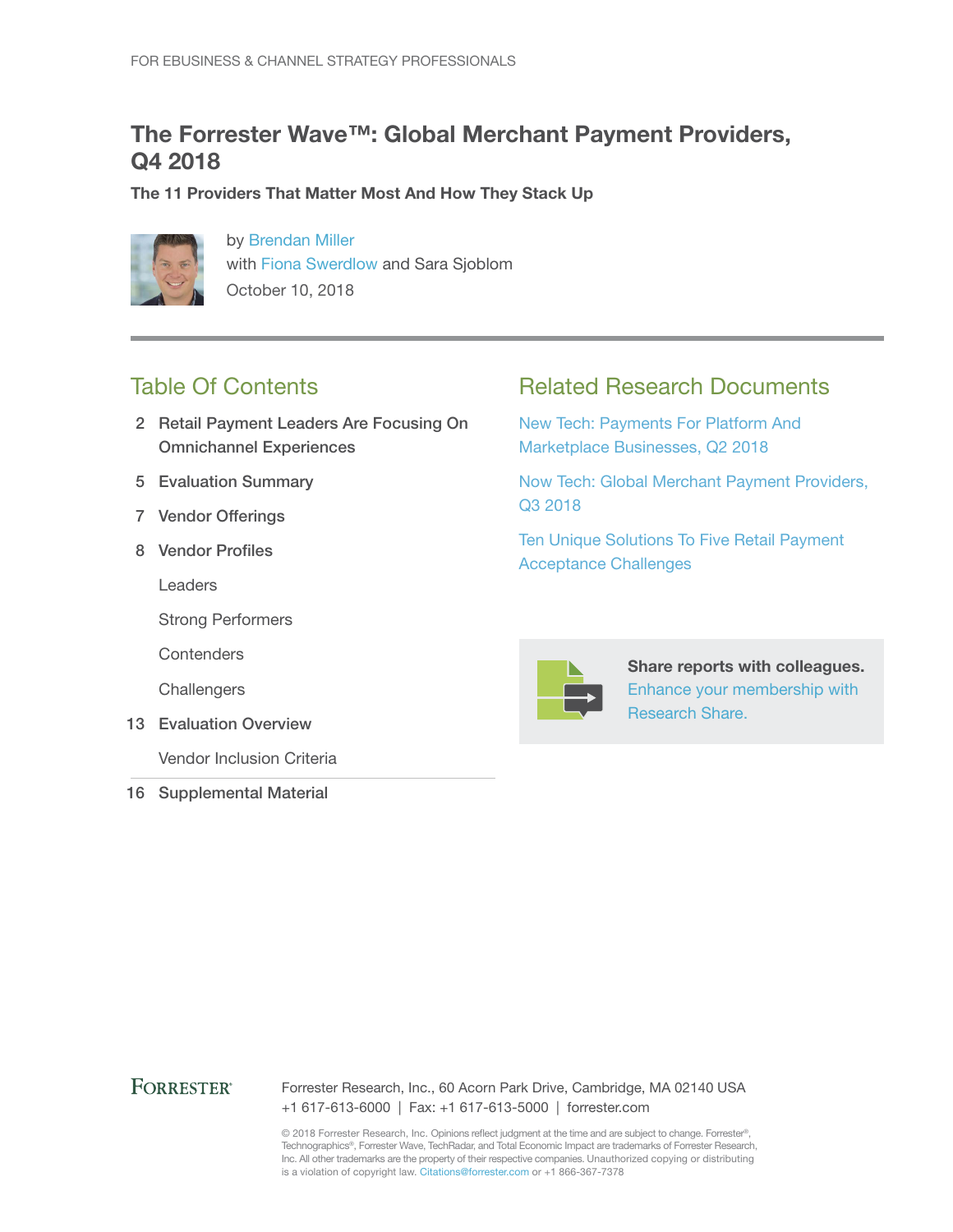# Retail Payment Leaders Are Focusing On Omnichannel Experiences

Omnichannel is pervasive: 41% of US online adults used an omnichannel fulfillment method in the past three months while shopping online.<sup>1</sup> But omnichannel is still very much a work in progress for many retailers. Only 35% of retailers say they have the right technology to execute a consistent omnichannel strategy, and just 33% have clear visibility into consumer behaviors across channels.<sup>2</sup> In 2016, our inaugural Forrester Wave™ evaluation of global merchant payments providers revealed that two areas dominated payment decision makers' agendas: Europay, MasterCard, and Visa (EMV) fraud-reducing technology at their point of sale (POS) and new security technology such as tokenization. Fast-forward to 2018. Combating fraud is still important, but supporting omnichannel customer buying and shopping scenarios now tops payment leaders' agendas (see Figure 1).

Merchants that continue to simplistically view payment processing as a cost of doing business and that merely want to eke out another couple of basis points in their next contract renewal will continue to stumble in the age of the customer and miss the opportunities their payment vendors can bring to the table. Instead, retailers and brands selling direct to consumers should look for payment providers that:

- › Deliver next-generation omnichannel capabilities today. To truly help drive their clients' digital transformation and omnichannel customer experience, payments vendors must go beyond simply tokenizing customer and transaction data for a holistic view of their customer. Instead, Leaders and Strong Performers in this Forrester Wave put the tokenized data to use by delivering unique customer experiences. For example, Adyen automatically recognizes your eCommerce customers in-store when they swipe or dip their card at the terminal. Strong Performer Worldline's "One Commerce Hub" lets store associates create recurring subscriptions for customers on the spot instore by swiping or dipping a credit card for future transactions and interactions.
- › Simplify the payments stack for merchants while providing flexibility. Winning payment providers find ways to minimize implementation complexity even in the midst of complex merchant requirements. For any global omnichannel retailer, it's nearly impossible to find one provider that matches its exact global footprint, which ultimately means it has to work with multiple providers and acquirers. Plus, treasury staff or other stakeholders may require that the company use a particular acquirer due to banking relationships in multiple geographies. But as Tamer Shabeen, senior director of omnichannel domain architecture at adidas Group pointedly tells his payment vendors: "I *do* shoes. You *do* payments."<sup>3</sup> He is increasingly unwilling to burden his already overloaded IT team with payments integration and certification work. In response to these trends, leading payment vendors like ACI Worldwide and Worldline are contributing to and adopting common specs like the nexo standards in Europe, which in turn help reduce their clients' integration burdens and payment terminal complexities across the globe.<sup>4</sup>
- Integrate new value-added business capabilities. Top payment vendors facilitate transaction data analysis for deeper customer insights, provide new ways to pay that expand a retailer's customer base, and find new means to reduce a merchant's overall risk of accepting payments.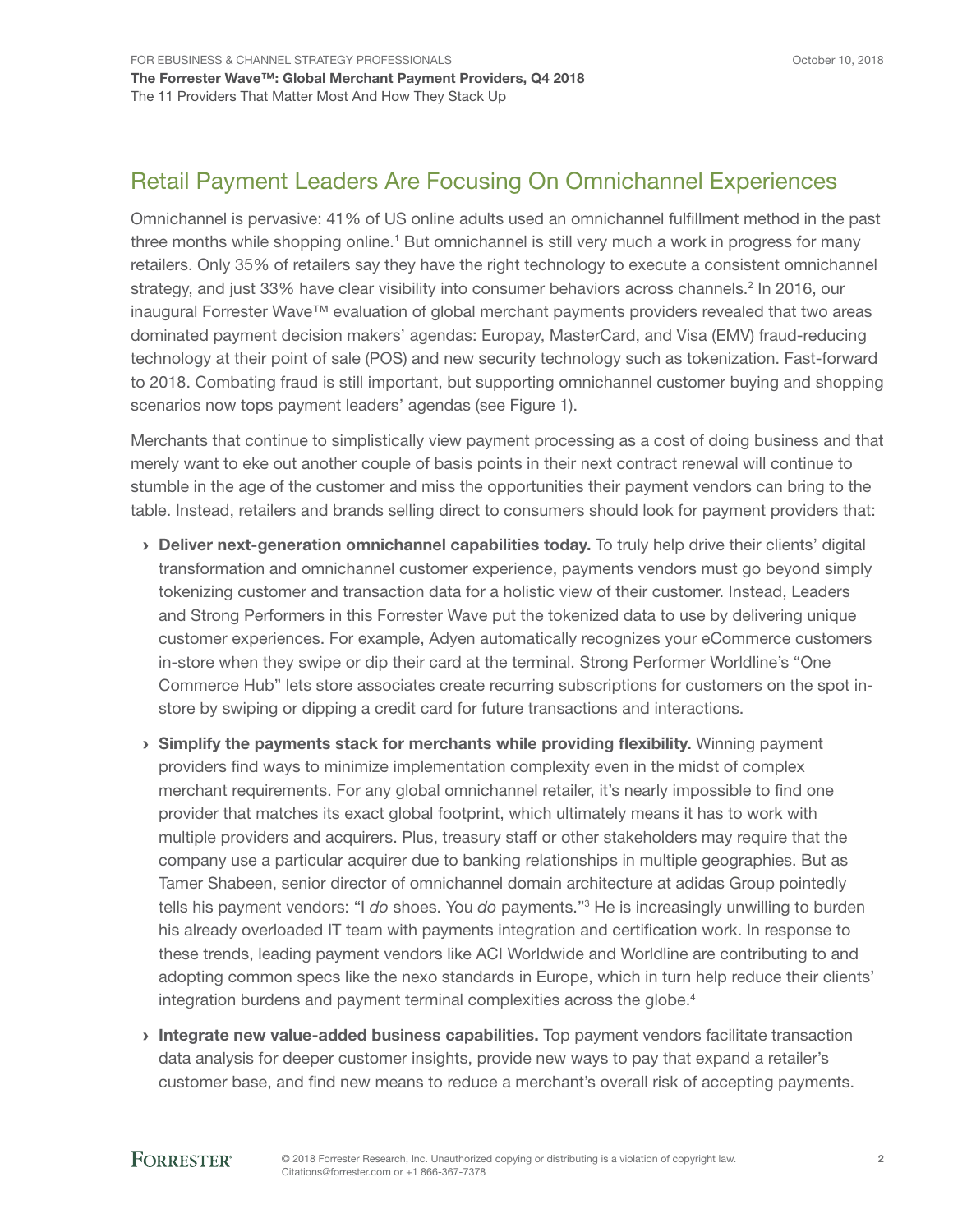The Leaders and Strong Performers in this Forrester Wave rise to the occasion: Paysafe's whitelabel consumer credit offering lets retailers offer customers instant alternative financing right in the checkout flow, which reduces cart abandonment rates. Worldpay's AuthMax, Intelligent Payments, and Precision Auth Mapping solutions use machine learning (ML) to help global merchants reduce customer churn and optimize approval rates across the globe. And firms like ACI and Adyen get ahead of increasing cross-channel fraud by working to detect potential fraud incidents in scenarios such as "buy online, pick up in-store" (BOPIS) or "return to store."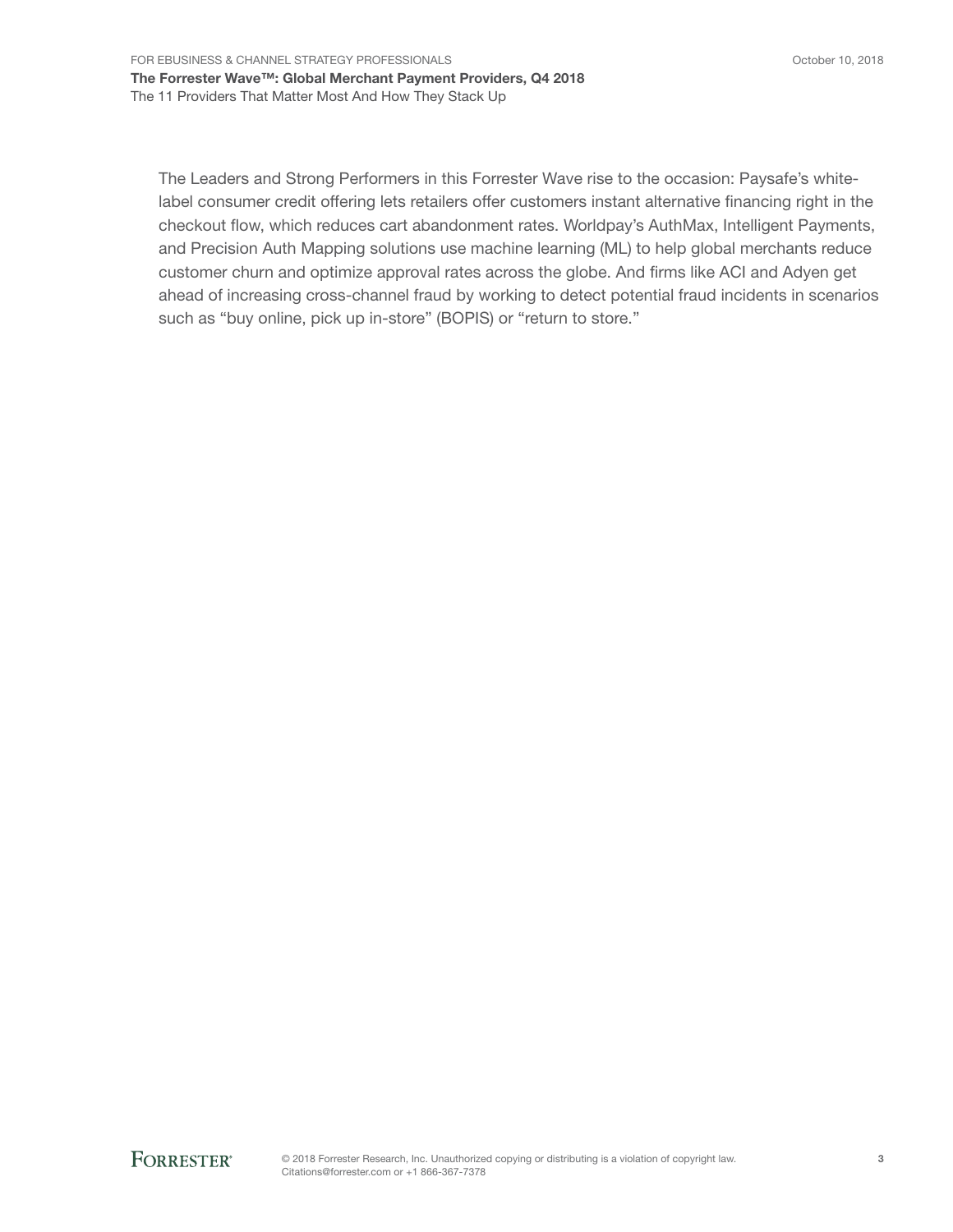FIGURE 1 The State Of Retail Payments 2018



### "What are your top overall payment-related initiatives over the next 18 months?"

Base: 40 to 59 retailers

Source: "The State Of Retail Payments 2016," an NRF Shop.org study conducted by Forrester Research, "The State Of Retail Payments 2018," an NRF Shop.org study conducted by Forrester Research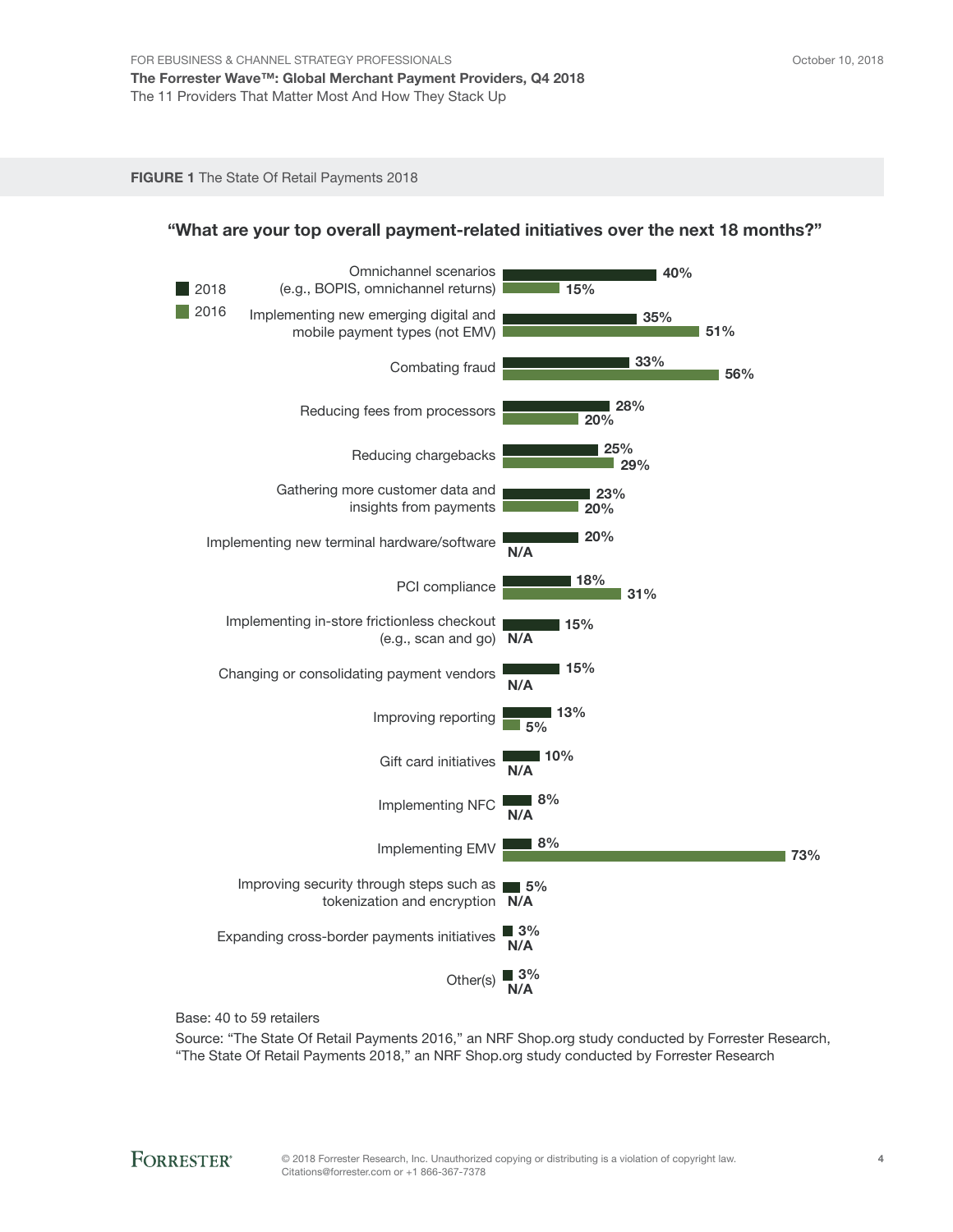# Evaluation Summary

Our Forrester Wave™ evaluation highlights payment providers that acquire in multiple markets (often referred to now as super acquirers) or technology providers that connect to multiple acquirers across many global geographies. We specifically asked the vendors to provide us with payment capabilities that could help global retailers focus on creating improved omnichannel customer interactions.

We intend this evaluation of the merchant payment provider market to be a starting point only and encourage clients to view detailed product evaluations and adapt criteria weightings to fit their individual needs through the Excel-based vendor comparison tool (see Figure 2 and see Figure 3). Click the link at the beginning of this report on Forrester.com to download the tool.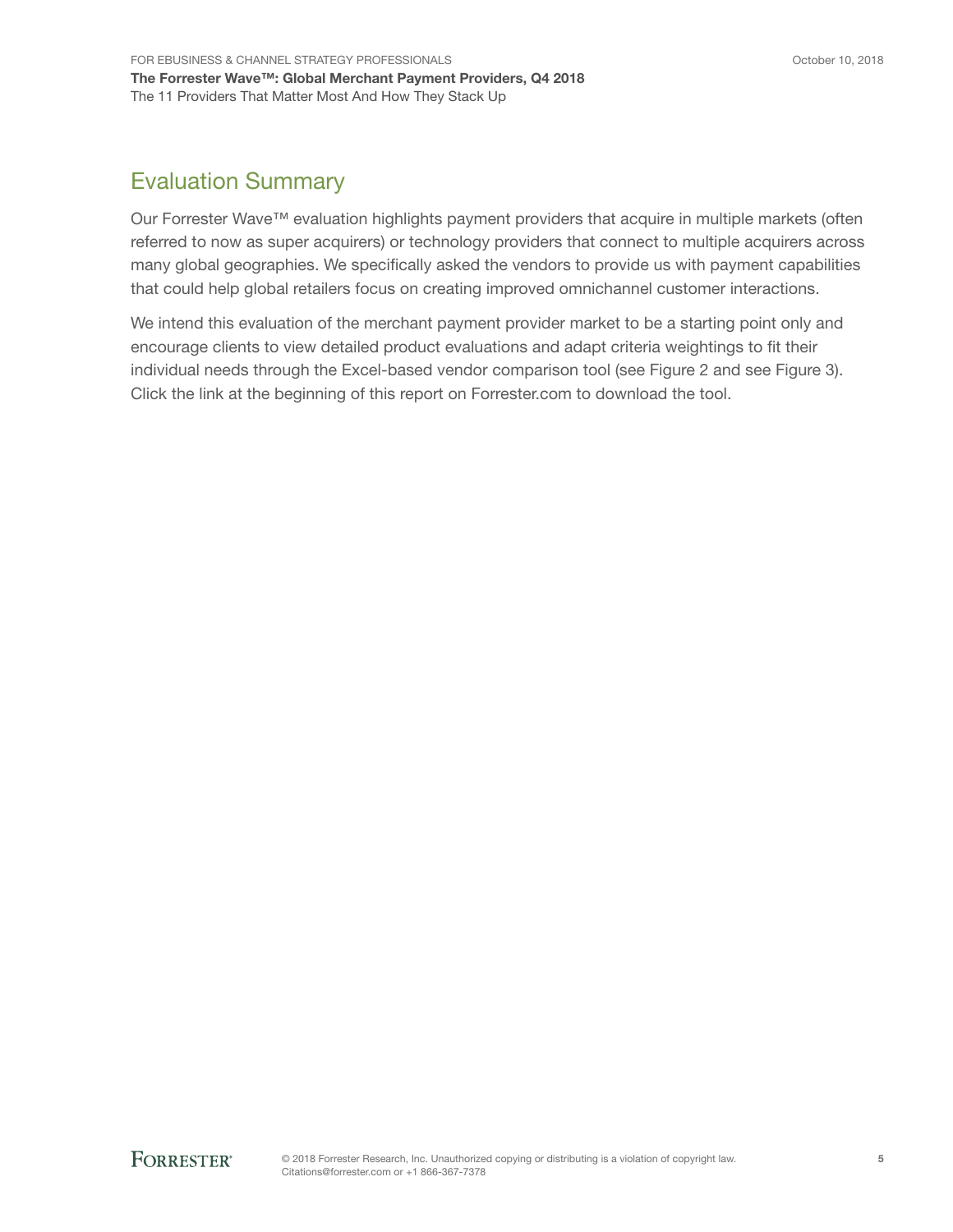FIGURE 2 Forrester Wave™: Global Merchant Payment Providers, Q4 2018

# THE FORRESTER WAVE™

Global Merchant Payment Providers

Q4 2018



\*A gray marker indicates incomplete vendor participation.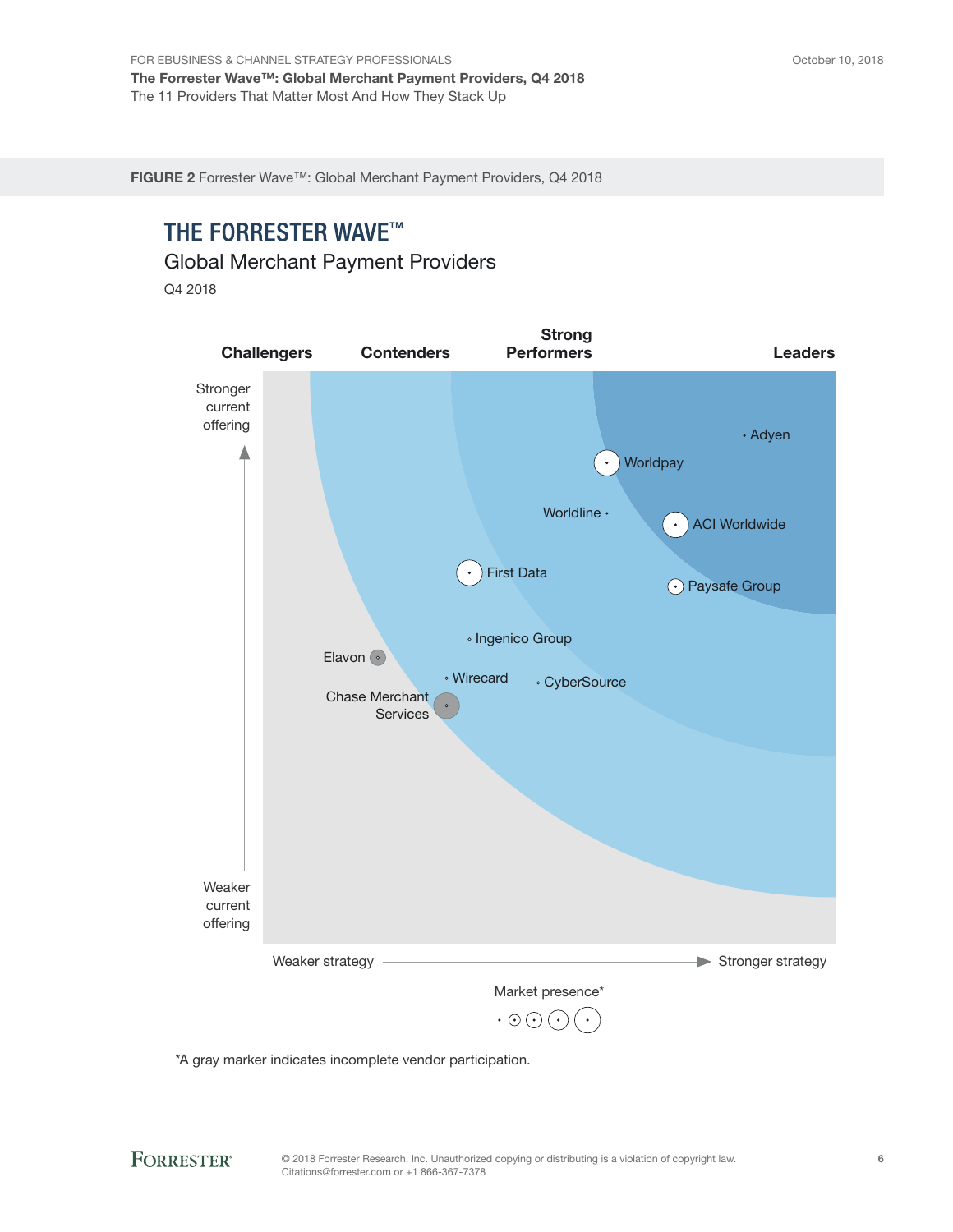|                                         | Formalisting |           | ACI Worldwide |                                                        | Chase Merchant Senices | Elayon |      | Irst Data |           | Intogrico Grazge Grazg |           |      |
|-----------------------------------------|--------------|-----------|---------------|--------------------------------------------------------|------------------------|--------|------|-----------|-----------|------------------------|-----------|------|
| <b>Current offering</b>                 | 50%          | 3.66      |               | 4.44 2.08 2.28 2.50 3.24 2.66 3.12 2.32 3.76           |                        |        |      |           |           |                        |           | 4.20 |
| Core global platform<br>capabilities    | 40%          | 3.80 5.00 |               | 1.80 1.80 2.60 3.00 3.00 3.00 2.20 3.80 3.80           |                        |        |      |           |           |                        |           |      |
| Core technology<br>infrastructure       | 10%          |           |               | 4.00 5.00 2.00 3.00 3.00 2.00 3.00 3.00 3.00 4.00 4.00 |                        |        |      |           |           |                        |           |      |
| Developer integrations                  | 10%          |           |               |                                                        |                        |        |      |           |           |                        |           |      |
| Value-added features<br>and services    | 40%          |           |               | 3.60 4.10 2.40 2.40 2.40 4.10 2.40 3.30 2.10 3.60 4.70 |                        |        |      |           |           |                        |           |      |
| <b>Strategy</b>                         | 50%          |           |               | 3.60 4.20 1.60 2.40 1.00 1.80 1.80 3.60 1.60 3.00 3.00 |                        |        |      |           |           |                        |           |      |
| Product and service<br>vision           | 40%          |           |               | 3.00 3.00 1.00 3.00 1.00 3.00 3.00 3.00                |                        |        |      |           |           | 1.00 3.00 3.00         |           |      |
| Corporate strategy and<br>performance   | 30%          |           |               |                                                        |                        |        |      |           |           |                        |           |      |
| Omnichannel solution<br>vision          | 30%          | 5.00 5.00 |               | 1.00 1.00 1.00 1.00 1.00 5.00 1.00 3.00 3.00           |                        |        |      |           |           |                        |           |      |
| <b>Market presence</b>                  | $0\%$        |           |               | 5.00 1.00 5.00 1.00 3.00 5.00 1.00 3.00                |                        |        |      |           |           | 1.00                   | 1.00 5.00 |      |
| Installed base and<br>processing volume | 100%         | 5.00      | 1.00          | 5.00                                                   | 1.00                   | 3.00   | 5.00 |           | 1.00 3.00 | 1.00                   | 1.00      | 5.00 |

All scores are based on a scale of 0 (weak) to 5 (strong). \*Indicates a nonparticipating vendor

# Vendor Offerings

Forrester included 11 vendors in the assessment: ACI Worldwide, Adyen, Chase Merchant Services, CyberSource, Elavon, First Data, Ingenico Group, Paysafe Group, Wirecard, Worldine, and Worldpay (formerly Vantiv and Worldpay) (see Figure 4).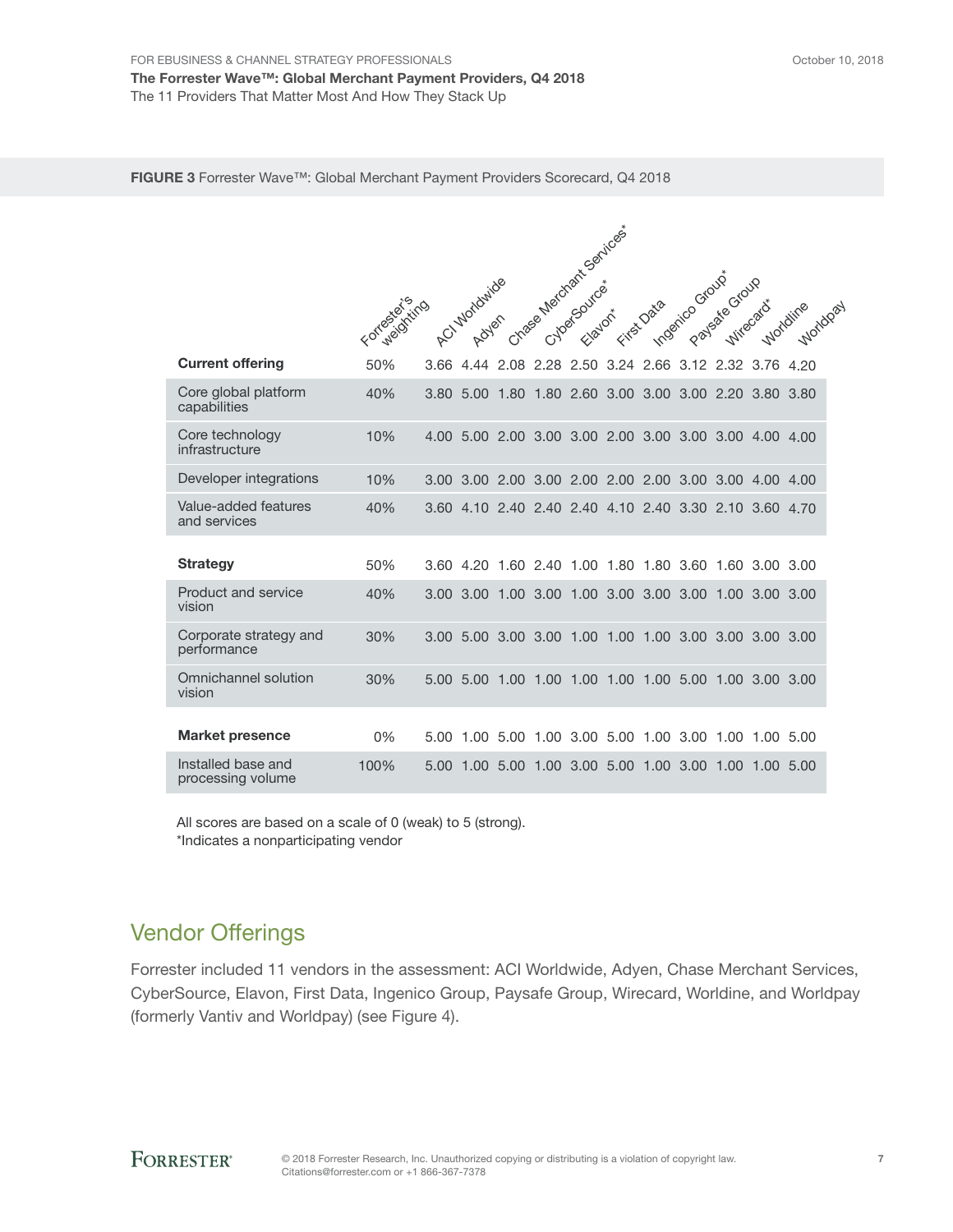#### FIGURE 4 Evaluated Vendors

| Vendor                         |
|--------------------------------|
| <b>ACI Worldwide</b>           |
| Adyen                          |
| <b>Chase Merchant Services</b> |
| CyberSource                    |
| Elavon                         |
| <b>First Data</b>              |
| Ingenico Group                 |
| Paysafe Group                  |
| Wirecard                       |
| Worldline                      |
| Worldpay                       |

# Vendor Profiles

Our analysis uncovered the following strengths and weaknesses of individual vendors.

## Leaders

› Adyen blends global omnichannel acquiring with native data and fraud capabilities. The Netherlands-based payment processor's differentiators are its all-in-one payment processing platform and multi-jurisdiction acquiring capabilities. Plus, it is an EU-chartered bank, and the solution includes a homegrown terminal software and hardware product. All of these features combined help omnichannel retailers reduce the complexity of cobbling together various technology vendors and acquirers across multiple geographies, thereby reducing integration time and complexity. Adyen's single platform integration is the gold standard: Specifically, Adyen merchants avoid the operational headaches that a multi-back-end architecture creates, such as numerous settlement file formats, multiple settlement cutoff times, and in some cases multiple reporting portals that plague their competitors.

Adyen provides significant value-added product capabilities such as fraud, security, and unique ML capabilities that help reduce customer churn for subscription merchants. Some client references noted that Adyen's fraud solution is still maturing. The only meaningful downside to working with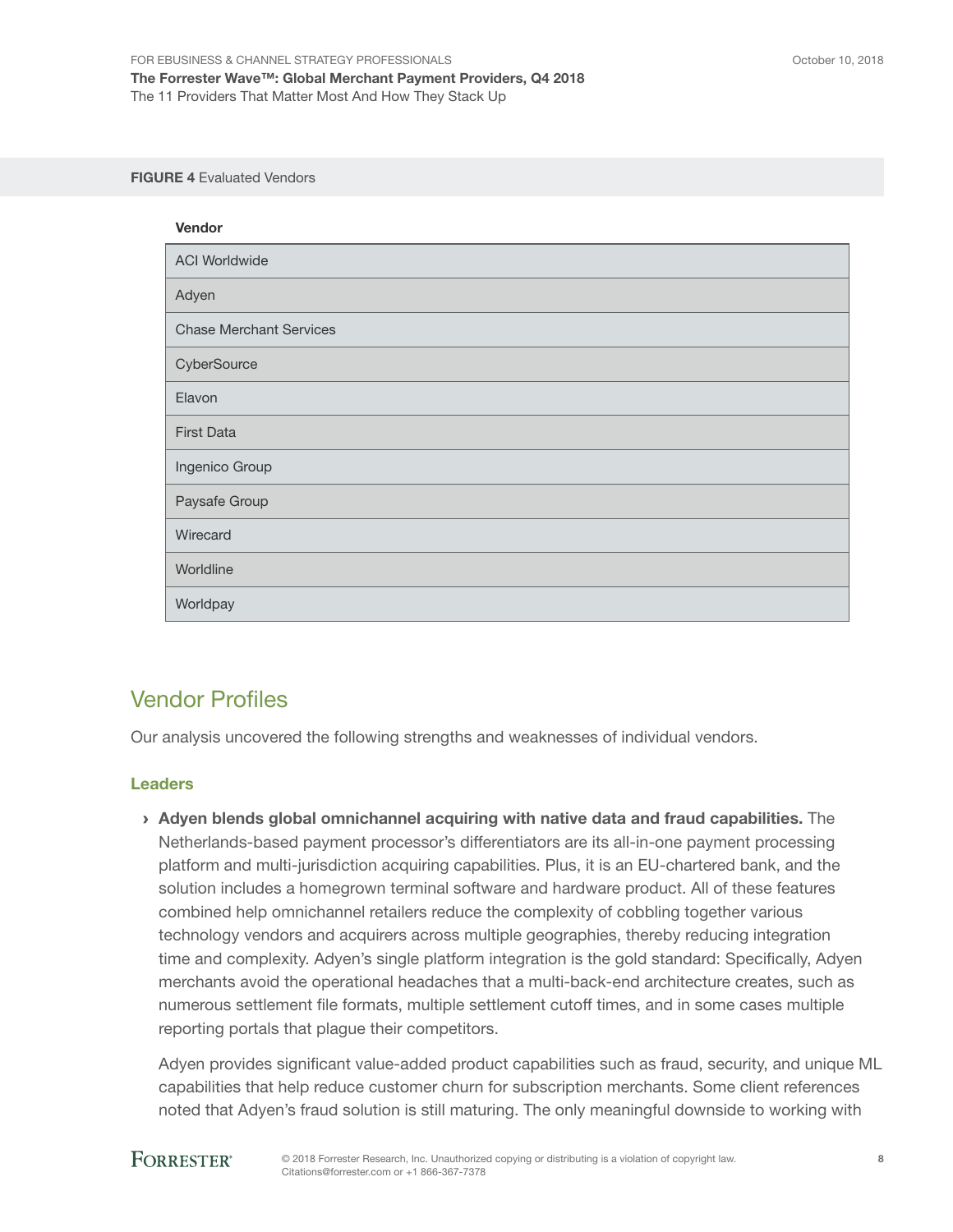Adyen: If you're a merchant that wants the flexibility to choose your own acquirers in geographies because of negotiated rates, banking relationships, or specific terminal vendor preferences, Adyen isn't for you. The company does connect to some third-party partners in geographies where it doesn't acquire, but references noted it is not as turnkey as its all-in-one acquiring and processing solution. Adyen is a best fit for global omnichannel retailers that are looking to simplify their overall payments operations.

› ACI Worldwide provides vast global reach with superior flexibility. Merchants who choose to "architect" their own payments stack need look no further than ACI Worldwide. The company is the only non-acquiring technology vendor in this Forrester Wave. It boasts 350 acquirer connections and transacts in over 150 currencies and nearly 80 alternative payment methods such as Sofortüberweisung in Germany. Its PAY.ON platform is so prolific that many leading international payment service providers (PSPs) have white-labeled it, making ACI a global leader in providing a technology backbone to PSPs, MSPs, ISOs, and omnichannel enterprise merchants across the globe.<sup>5</sup>

The challenge (and weakness) for ACI is its dependence on other providers in the payments value chain, whereby it must integrate with other ecosystem players such as terminal providers and payment acquirers. This challenge was on full display in 2016 as it tried to certify EMV terminals to various backlogged payment processors for its clients. Client references told us that they rarely felt left out in the cold, though, and were quick to note that ACI is adept at advising and consulting with its clients in order to engineer the right solution. ACI is a best fit for retailers that want a global "payments integration hub" that provides maximum flexibility to manage multiple acquirers, payment methods, and technology providers.

#### Strong Performers

› The new Worldpay creates a feature-rich transatlantic payments Goliath. In 2018, the largest US payment acquirer in payment volume, Vantiv, acquired the UK's largest payment acquirer, Worldpay. The new entity took the Worldpay name. Vantiv's legacy is servicing some of the largest US brick-and-mortar retailers, while Worldpay has been a strong player on the global eCommerce stage. The go-forward strategy for the "new" Worldpay is to aggressively integrate the two firms to enable new product capabilities, extend cross-border capabilities' reach for Vantiv's US merchants, and bring more POS acquiring capabilities to new geographies where Worldpay has traditionally focused more on eCommerce.

Expectations run high for the new combined entity, and bear traps lie at every step when integrating two large companies with unique histories and different cultures. Integration progress thus far looks promising: Products like Worldpay's AuthMax, which optimizes approvals for global merchants, are already available for US-based merchants. The combined firm has vast capabilities across a wide geographic footprint, which should be appealing to global merchants, but it currently lacks significant customer proof points of bringing it all together for a global omnichannel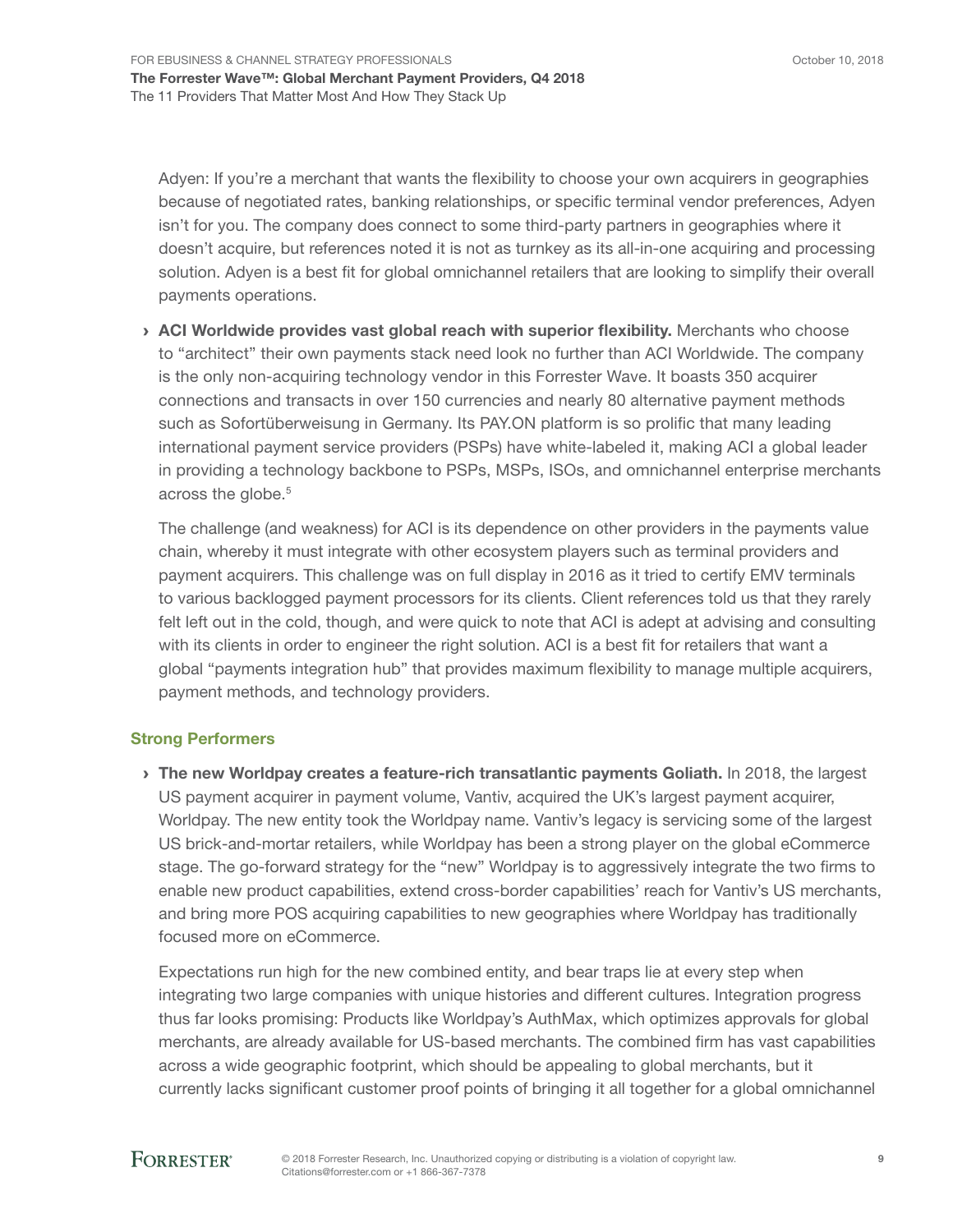merchant. Client references were admittedly worried about disruption when the two firms merged but say their jitters have eased as they see the company implementing its strategy. Worldpay is a good fit for omnichannel retailers with US and/or UK brick-and-mortar storefronts that require global eCommerce scale.

› Paysafe Group regroups in private equity with a bold strategy and vision. Paysafe is a conglomeration of acquired and merged brands including iPayment, MCPS, Neteller, Optimal Payments, paysafecard, and Skrill. Until it was acquired by Blackstone and CVC Capital Partners in December 2017, the combined company was listed on the London Stock Exchange and part of the FTSE 250 Index. Key focus points and investments include improvements in technology and product, customer service, and geographic expansion.

Product offerings like paysafecard, the GOLO order ahead platform, and Paysafe's Pay Later white-label consumer credit solution give Paysafe one of the most differentiated solution value propositions of any of the providers in this Forrester Wave. It is the only non-bank provider in the Forrester Wave that has direct relationships with both merchants and consumers. Unfortunately, we didn't speak with a client reference that was consuming multiple products in Paysafe Group's portfolio to get a sense of the customer lift that Paysafe is generating for merchants. However, the client references we talked with were extremely pleased with Paysafe's transparency and customer service. Paysafe is a best fit for merchants that are positioned to take advantage of its many valueadded services and consumer businesses such as paysafecard.

› Worldline's acquisitions seek to give it European primacy and new global reach. In 2017 and 2018, France-based Worldline acquired Paysquare and MRL Posnet in India and added eCommerce heft with Digital River World Payments. In May 2018, Worldline announced it would acquire SIX Payment Services and its Swiss, Austrian, and German activities, thereby strengthening its European presence. Worldline is quickly ingesting these acquisitions to grow its acceptance and acquiring reach while seamlessly integrating key capabilities into its overall product offering. Its new One Commerce Hub, born from the Digital River World Payments acquisition, is the omnichannel orchestrator for all of a retailer's transaction management, collection, and reporting. Worldline's single POS integration kit for all its local card-present acquiring countries, proprietary suite of terminal hardware, and the Xenturion terminal management solution help abstract the complexity of POS payments while providing the controls that merchants require.

Worldline's key historical geographical focus is Europe, so merchants that want to enter Europe and consolidate online and offline European payment operations should give this solution a closer look. Worldline hasn't yet secured a roster of sizable cross-border tier 1 multichannel retailers, partly due to Europe's traditionally regionalized market. But as the payments industry consolidates further in Europe and elsewhere, it is well positioned to capture clients and market share. Worldline is best for Europe-based brick-and-mortar retailers that have global eCommerce ambitions and for merchants looking for a global player with local acquiring capabilities in India and reach into Latin America.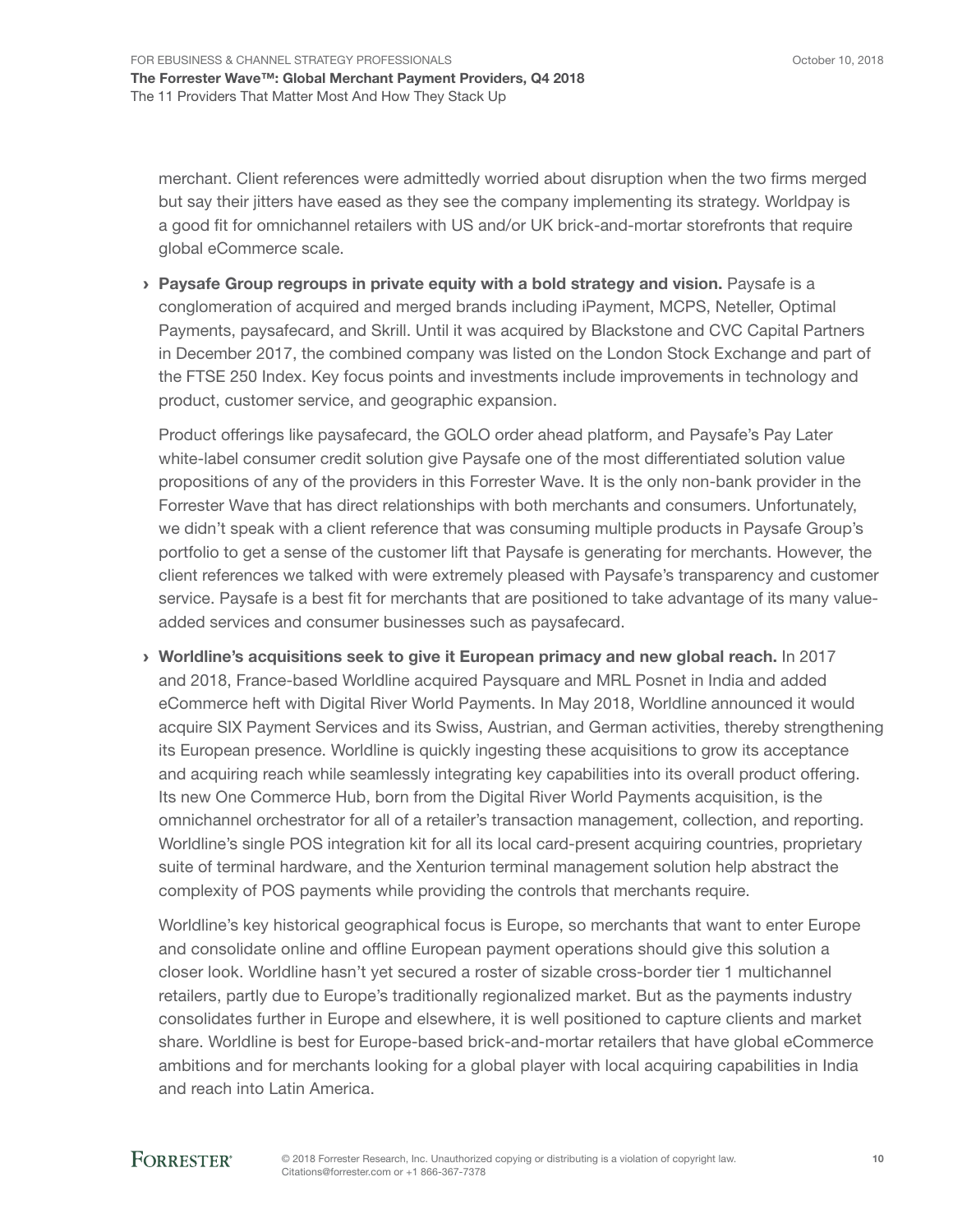#### **Contenders**

› First Data's global capabilities impress; solutioning for omnichannel retail falls flat. First Data is the world's largest payment processor, with offices in 35 countries, and it boasts joint ventures with top acquirers such as Bank of America, PNC, and Wells Fargo. Enterprise clients have endless possibilities to connect to First Data and power their commerce needs. First Data's capabilities and scale run deep; clients have access to add-on features such as superior reporting capabilities, chargeback tools, a US PIN debit routing solution, and gift and prepaid products.

Retailers choose First Data because of its global scale and capabilities, and in many cases, they can work with First Data across the globe for all their needs. Vast capabilities and scale pull First Data to Contender status, but it misses the mark in orchestrating those capabilities to deliver commercialized solutions to omnichannel retailers. Client references we talked with were generally happy with their relationship and impressed with First Data's Universal Commerce solution; however, First Data didn't discuss the details of the Universal Commerce product in its presentation to us. One client was concerned about the number of longtime employees that have left over the last few years and mentioned that "Sometimes the right hand doesn't know what the left is doing," as they often receive conflicting product or servicing messaging in their day-to-day interactions. First Data is best for enterprise-level merchants that can keep its attention or retailers that use solution or gateway partners to integrate to access specific capabilities or global regions.

**> CyberSource lacks traction in servicing omnichannel retailers.** CyberSource is a Visa subsidiary that specializes in card-not-present (CNP) channels and connects to more than 100 acquirers and processors in over 190 countries (and counting). More than half of the world's top 50 airlines rely on CyberSource for fraud and payment management.<sup>6</sup> In 2016, it introduced "CyberSource In-person Payments in partnership with Verifone," which enabled its eCommerce merchants to have an end-to-end EMV-certified POS solution that runs on the Verifone VX and MX series terminals.<sup>7</sup> Earlier this year, it introduced the CyberSource Token Management Service, which creates a 360-degree view of customer purchases by standardizing tokens across payment types and acquirers in Visa Data Centers.

Although CyberSource appears to be evolving its product toward an omnichannel solution, there is little evidence that this strategy is gaining traction with enterprise-grade retailers. Retailers we talk with still view CyberSource as a CNP-eCommerce player and wouldn't put it on their longlist for POS payments. Even the "Cross-Channel Payments" section of the firm's website discusses web payments, mobile device payments, and call center payments — and makes no mention of accepting payments at the POS. This positioning by CyberSource reinforces our assessment that it is a best fit for global merchants that focus primarily on CNP acceptance scenarios. CyberSource declined to participate in our research. Scores are based on Forrester estimates.

› Ingenico Group puts together the omnichannel pieces for Carrefour. In 2015, Ingenico brought together its two acquired eCommerce groups — Global Collect and Ogone — under the umbrella of Ingenico ePayments. The strategy since has been to merge its terminal business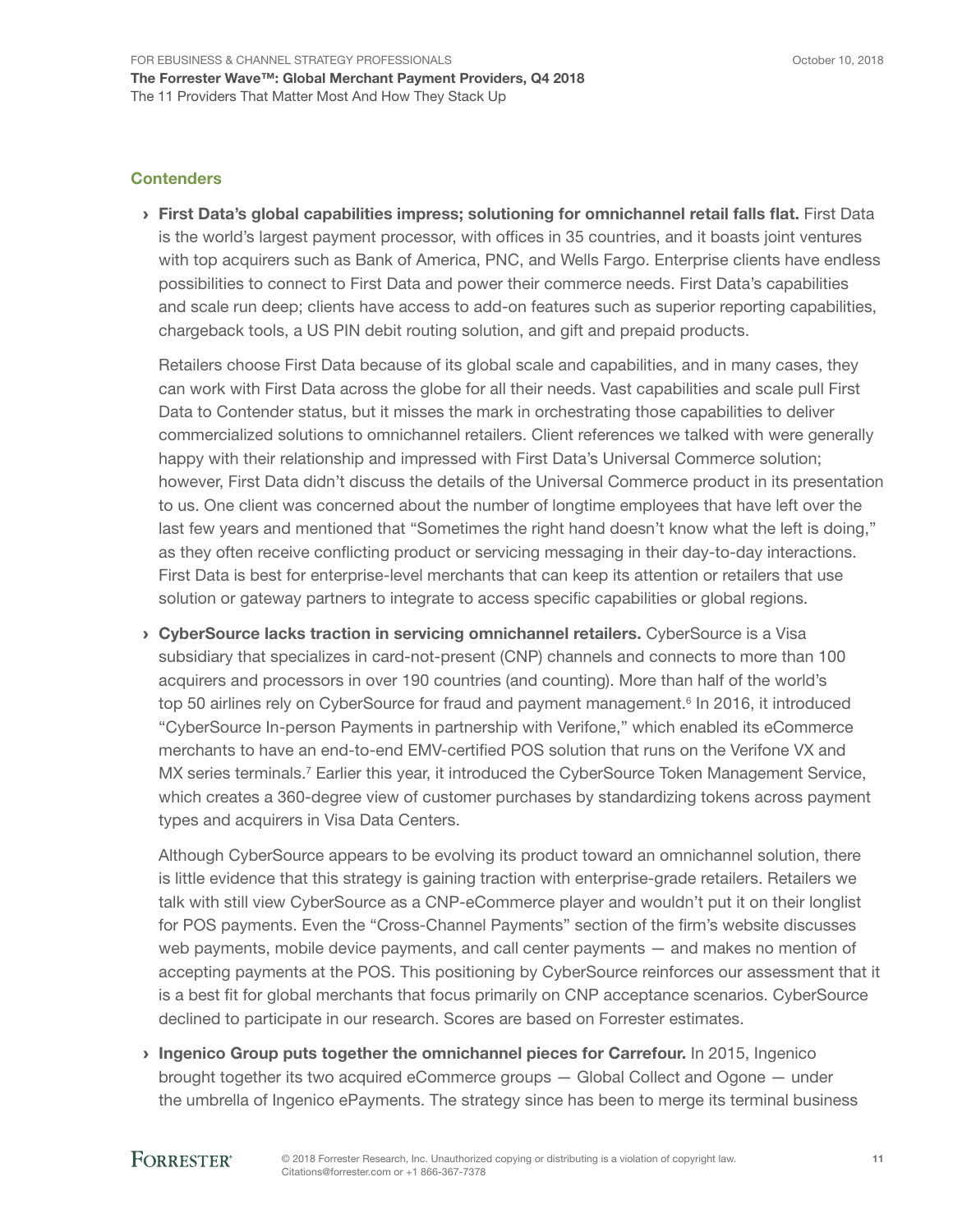and the ePayments side of the business to create an omnichannel relationship with its clients. In Ingenico's 2016 Investor Day presentation, the company announced that omnichannel is its key differentiator, which would create a new standard-bearer in omnichannel acceptance by 2020 and lead to double-digit organic growth. Carrefour bought into this vision and chose Ingenico as the consolidator for all of its in-store and online transactions. Ingenico is also supplying Carrefour with its Telium Tetra terminals, which are certified with the nexo standards.<sup>8</sup>

Enterprise retailers choose Ingenico because of its ability to help consolidate payment relationships across Europe and to streamline cross-border eCommerce operations. Ingenico enhances its core offering with an array of value-adds such as fraud, checkout conversion, transaction routing, and data analytic tools. A mixed bag of results from its omnichannel strategy holds it back: In 2017 Ingenico Group generated only 7% year-over-year growth overall, while the ePayments division fared slightly better at 11% revenue growth.<sup>9</sup> A spokesperson told us that omnichannel isn't Ingenico's current focus. Ingenico is worth a look for retailers that require global eCommerce scale. Ingenico Group declined to participate in our research. Scores are based on Forrester estimates.

› Wirecard sets sights on North America. Germany-based Wirecard is a global multichannel payments provider with blue-chip clients including ALDI, IKEA, Lidl, Qatar Airways, Rakuten, Sodexo, and Shell. In 2017 the company entered the US by creating Wirecard North America and acquiring Citi's Prepaid Card Services business. Its banking subsidiary, Wirecard Bank, allows it to offer retailers fully integrated payment and banking from a single source, including risk management, quicker settlement, and cash management services. More than 15,000 retailers worldwide use the services of Wirecard Bank. Beyond core card payment processing and global acquiring, Wirecard processes Single Euro Payments Area (SEPA) direct debit in 33 countries and offers a unique omnichannel ePOS Suite that gives merchants insights that use payment data in combination with other third-party data sources.

Challenges will run deep for Wirecard as it tries to expand into unfamiliar territory in the US with low brand recognition. The US business is untested, and we couldn't find any merchants (nor did it supply us with any references) that are using its front-end authorization platform. Wirecard is a best fit for retailers looking for an acquiring partner in Europe that can also act as a banking partner and for eCommerce merchants looking for reach into the Asia Pacific region. Wirecard declined to participate in our research. Scores are based on Forrester estimates.

› Chase Merchant Services wins on transaction cost savings, little else. As long as treasurers lead the payments function at large corporations, Chase's merchant services business will continue to thrive. In 2013, Chase launched ChaseNet, which included a 10-year deal with Visa that lets Chase-issued cards be processed through VisaNet, which ultimately lowers the merchant's transaction costs. Since then, it launched ChasePay, a digital wallet experience that can be used at a merchant's POS or online. The hope was to drive Chase cardholders into Chase acquiring merchants. Starbucks integrated ChasePay into its mobile payment experience in 2017 and even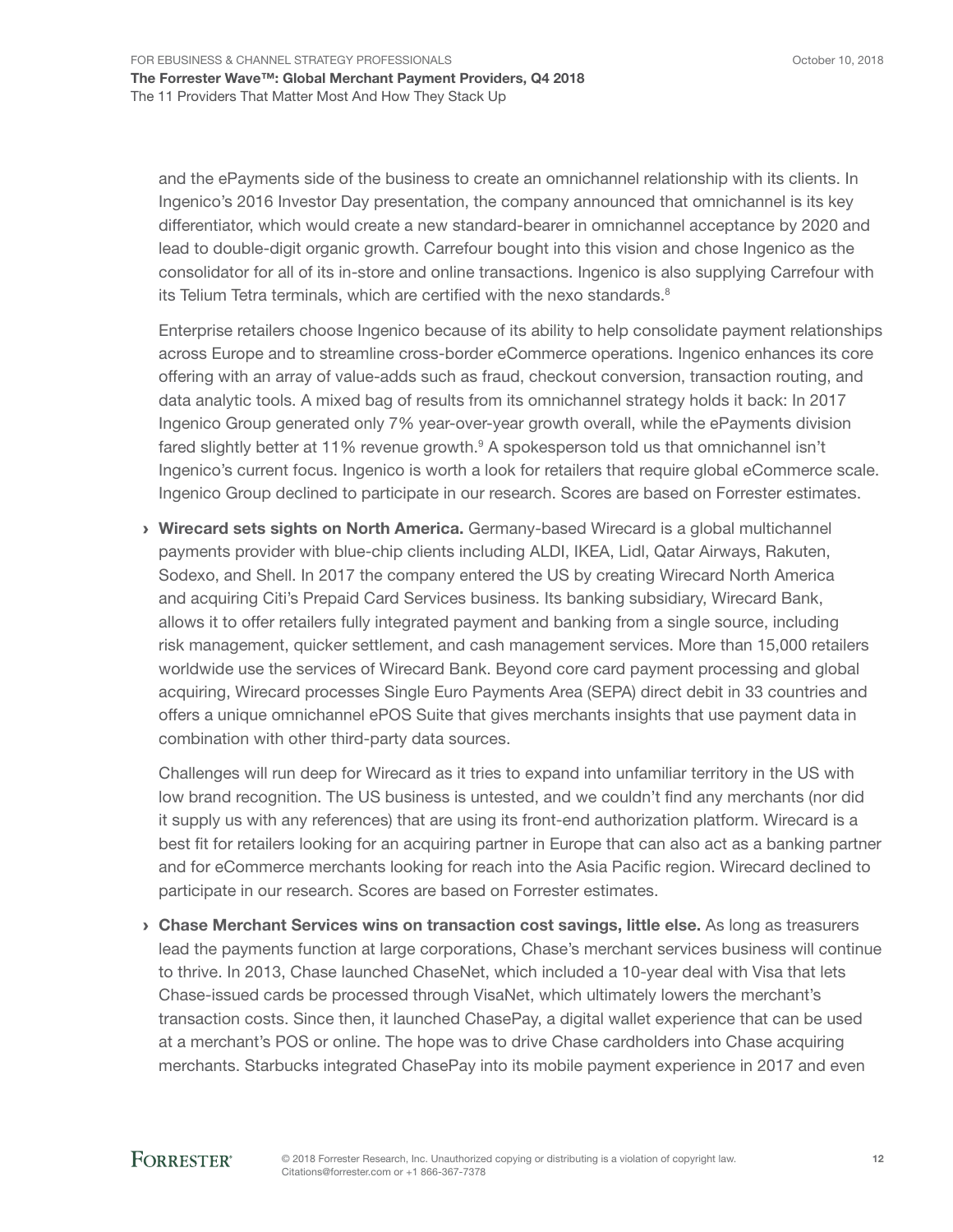went as far as offering customers extra promotional Starbucks rewards to use it. However, usage has never taken off: Only 4% of online consumers have used ChasePay in the last three months, either in-store or online.<sup>10</sup>

Fast-moving merchants and their development teams will find Chase's bank legacy and culture challenging if they are looking for a streamlined integration process or if they have capabilities requests outside the norm. Users often complain about Chase's reporting portal and cite too many instances where custom reports are required. Furthermore, rival firms believe they have neutralized the ChaseNet threat with sophisticated PIN debit routing solutions that make up cost savings on the debit side of the equation. Chase is a best fit for enterprise merchants who use a third-party technology provider to integrate with them. Chase Merchant Services declined to participate in our research. Scores are based on Forrester estimates.

#### **Challengers**

› Elavon specializes in the demanding airline and hospitality sectors. Elavon processes payments for global airlines, hotels brands like Hilton and Wyndham, as well as retailers like Cabela's. Its specialty lies in the airline and hospitality sectors, in large part because of its global acquiring network and POS ISV relationships. Elavon's processing platform leads other vendors in multicurrency, cross-border, and multiple currency conversion. Further establishing its global footprint, Elavon has merchant processing platforms in the US and Europe and is licensed to process in 15 European countries along with Canada, the US, Puerto Rico, and Mexico. It is a wholly owned subsidiary of U.S. Bancorp, and its status as a financial institution also allows it to offer wholesale foreign exchange (FX) rates and manage currencies in-house, eliminating any need to outsource this function to a third party.

Clients often cite cost reductions and efficiencies as one of the top reasons for why they stay with Elavon. The firm was slow to integrate alternative payment methods into its platform and now leverages PPRO Group's platform to offer alternative local payment methods in Europe. Elavon is a fit for US merchants that use U.S. Bank and want to capitalize on the merchant's banking relationship and reduce processing costs. Elavon declined to participate in our research. Scores are based on Forrester estimates.

## Evaluation Overview

The Forrester Wave follows a publicly available methodology that involves screening vendors, detailed questionnaires, and customer reference checks. In our scoring, Forrester uses a relative rating system to differentiate the vendor's capabilities. Vendor scores do not reflect a checklist of functionality, they are a comparison of the strengths and weaknesses of the offerings we analyzed. Find more information about the methodology in the Supplemental Material section of this report.

We evaluated vendors against 20 criteria, which we grouped into three high-level categories: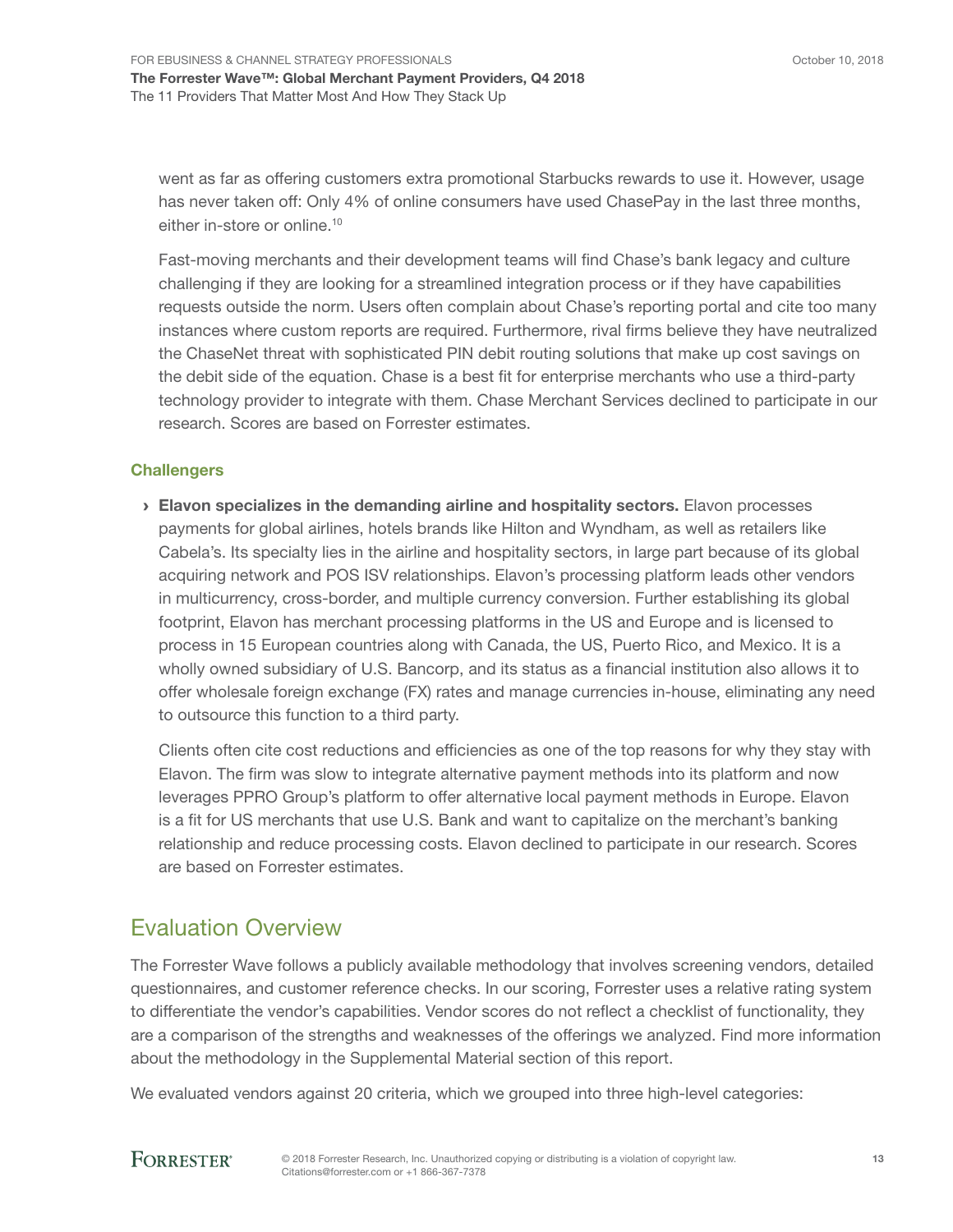- **Current offering.** Each vendor's position on the vertical axis of the Forrester Wave graphic indicates the strength of its current offering. Key criteria for these solutions include global footprint, terminal management systems, omnichannel and payment method capabilities, developer toolkits, fraud, and security and risk capabilities.
- **Strategy.** Placement on the horizontal axis indicates the strength of the vendors' strategies. We evaluated the product and service vision, corporate strategy and performance, and their omnichannel solution vision.
- **Market presence.** Represented by the size of the markers on the graphic, our market presence scores reflect each vendor's installed base and processing volume.

## Vendor Inclusion Criteria

Forrester included 11 vendors in the assessment: ACI Worldwide, Adyen, Chase Merchant Services, CyberSource, Elavon, First Data, Ingenico Group, Paysafe Group, Wirecard, Worldine, and Worldpay (formerly Vantiv and Worldpay). Each of these vendors has (see Figure 2):

- › A track record of supporting global, omnichannel enterprise retailers. Vendors in this category are deployed with numerous enterprise-class organizations, maintain the global scale to serve large customer accounts, and support complex omnichannel payment requirements. All of the providers have a legacy of supporting brick-and-mortar POS transactions in multiple geographies.
- **Mindshare among the Forrester client base.** We evaluated vendors that Forrester clients have frequently and consistently mentioned during inquiries, shortlists, and consulting projects over the past year.
- › A minimum of \$50 billion in annual transaction volume. To be included in this Forrester Wave, vendors had to have a proven product and state that they generate \$50 billion or more in annual transaction volume.

Forrester did not include payment vendors in this assessment with a primary focus on other related market segments, such as:

**Bank acquirers.** We did not include large bank acquirers like Bank of America Merchant Services, Wells Fargo, Fifth Third Bank, and Citibank, as these acquirers use third-party processing technology vendors such as First Data or Worldpay. Merchants with corporate banking relationships in which the bank is also an acquirer may prefer to have their payment relationship with their bank instead of introducing an additional financial provider into the mix. Merchants should evaluate whether the bank acquirer solution meets all of their requirements or whether they should go to the processor directly for acquiring and processing solutions.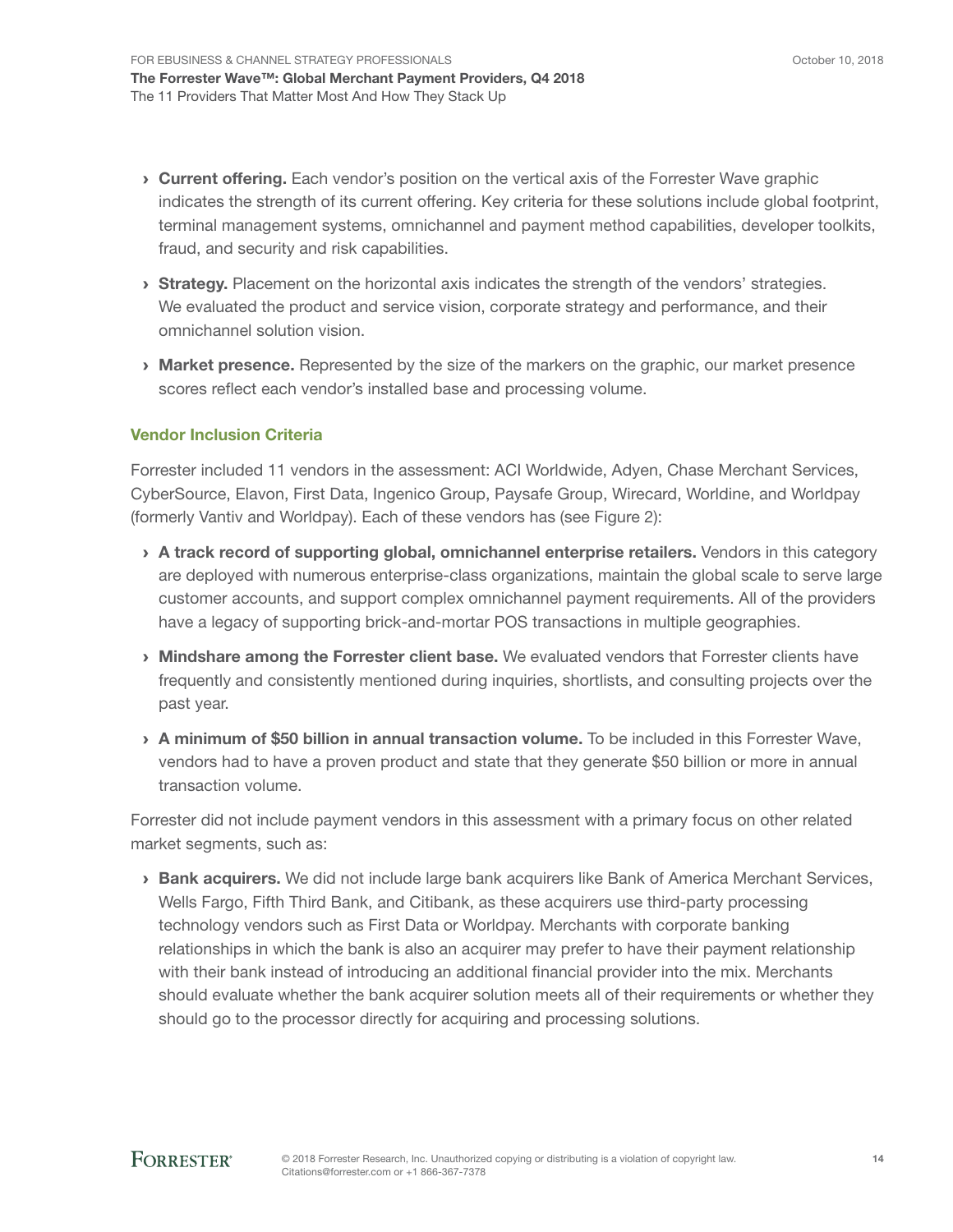- › Gateways and PSPs that mainly focus on eCommerce environments. Forrester identified several vendors that are successfully serving this space, including Braintree Payments (and PayPal), Stripe, Authorize.Net, and BlueSnap. These vendors have primarily served the eCommerce pure play or card-not-present (CNP) merchant market and don't have the card-present (CP), brickand-mortar enterprise client track record.
- › Payment processing vendors focused on SMBs and midmarket companies. Forrester also identified several vendors that are successfully serving small and medium-size businesses (SMBs), midmarket clients such as Cayan (subsidiary of TSYS), Heartland Payment Systems (subsidiary of Global Payments), and Square. While these solutions are more than adequate for clients with a few locations that want to minimize complexity or are based in the US market, they are not widely adopted by enterprise-level merchants with more complex global requirements.

# Engage With An Analyst

Gain greater confidence in your decisions by working with Forrester thought leaders to apply our research to your specific business and technology initiatives.

## Analyst Inquiry

To help you put research into practice, connect with an analyst to discuss your questions in a 30-minute phone session — or opt for a response via email.

## Analyst Advisory

Translate research into action by working with an analyst on a specific engagement in the form of custom strategy sessions, workshops, or speeches.

[Learn more.](http://www.forrester.com/Analyst-Advisory/-/E-MPL172)

## **Webinar**

Join our online sessions on the latest research affecting your business. Each call includes analyst Q&A and slides and is available on-demand.

[Learn more](https://www.forrester.com/events?N=10006+5025).

[Learn more.](http://forr.com/1einFan)

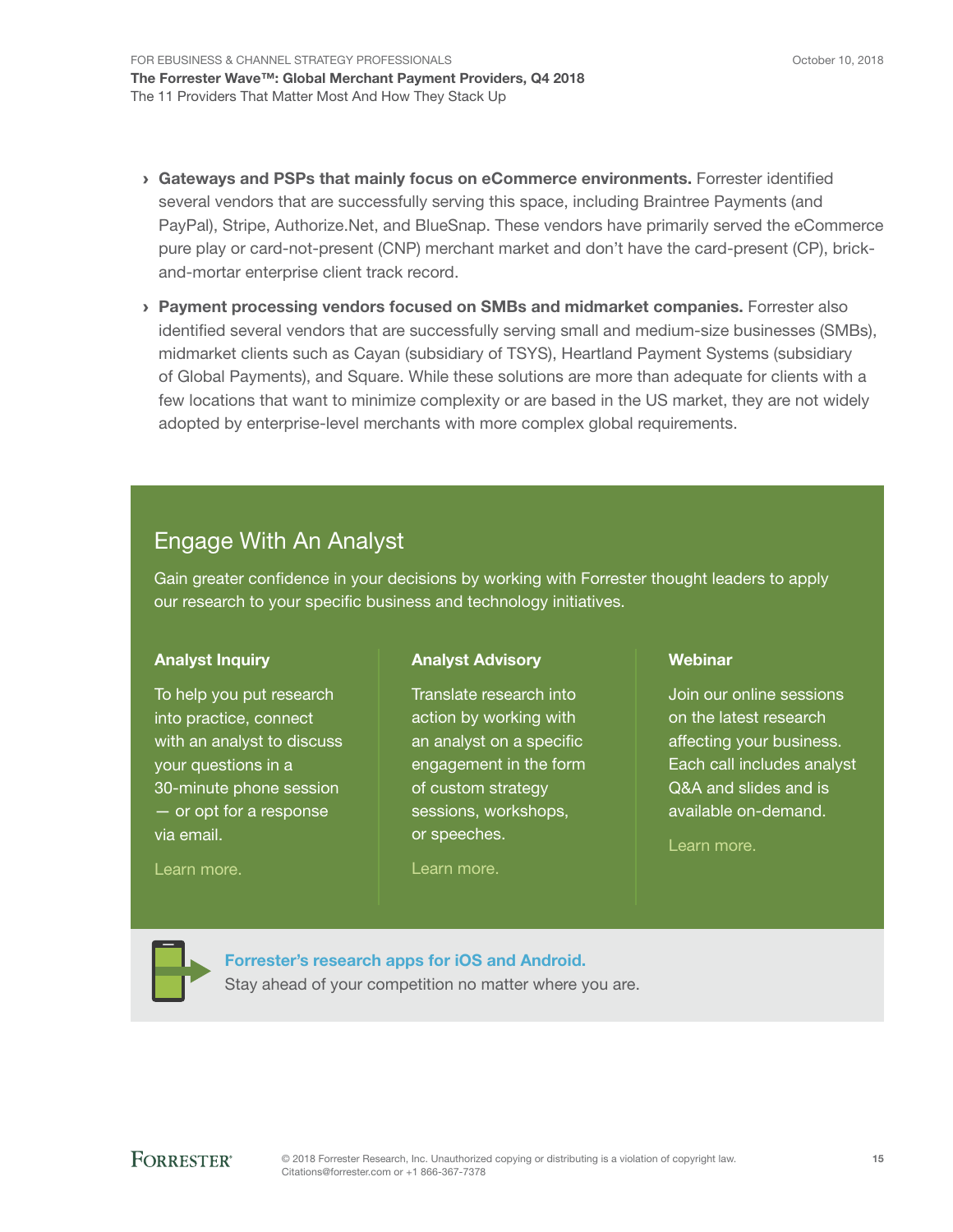# Supplemental Material

### Online Resource

We publish all of our scores and weightings in an Excel file that provides detailed product evaluations and customizable rankings; access this tool by clicking the link the beginning of this report on Forrester.com. We intend these scores and default weightings to serve only as a starting point, and we encourage readers to adapt the weightings to fit their individual needs.

#### The Forrester Wave Methodology

A Forrester Wave is a guide for buyers considering their purchasing options in a technology marketplace. To offer an equitable process for all participants, Forrester follows The Forrester Wave™ [Methodology Guide](https://www.forrester.com/marketing/policies/forrester-wave-methodology.html) to evaluate participating vendors.

In our review, we conduct primary research to develop a list of vendors to consider for the evaluation. From that initial pool of vendors, we narrow our final list based on a small number of inclusion criteria. We then gather details of product and strategy through a detailed questionnaire, demos/briefings, and customer reference surveys/interviews. We use those inputs, along with the analyst's experience and expertise in the marketplace, to score vendors. In accordance with the [Forrester Wave™ Vendor](https://www.forrester.com/marketing/policies/wave-vendor-review-policy.html)  [Review Policy,](https://www.forrester.com/marketing/policies/wave-vendor-review-policy.html) Forrester asks vendors to review our findings prior to publishing to check for accuracy.

We include the Forrester Wave publishing date (quarter and year) clearly in the title of each Forrester Wave document. We evaluated the vendors participating in this Forrester Wave using materials that they provided to us by July 2018 and did not allow additional information after that point. We encourage readers to consider how the market and vendor offerings change over time.

Vendors marked as nonparticipating vendors in the Forrester Wave graphic met our defined inclusion criteria but declined to participate in or contributed only partially to the evaluation. We score these vendors to the best of our ability according to our [Forrester Wave™ Incomplete Vendor Participation](https://www.forrester.com/marketing/policies/wave-vendor-nonparticipation-policy.html)  [Policy](https://www.forrester.com/marketing/policies/wave-vendor-nonparticipation-policy.html) and publish their positioning along with participating vendors.

#### Integrity Policy

We conduct all our research, including Forrester Wave evaluations, in accordance with the Integrity [Policy](http://www.forrester.com/marketing/policies/integrity-policy.html) posted on our website.

# **Endnotes**

<sup>1</sup> Omnichannel fulfillment methods include "buy online, pick up in-store," "reserve online, pay and pick up in-store," and "buy online, ship to store." Forrester surveyed 4,509 US online adults (18-plus). Source: Forrester Analytics Consumer Technographics® North American Retail And Travel Benchmark Recontact Survey 2, Q3 2017 (US).

2 See the Forrester report "[The State Of Retailing Online 2018: Store Investments, Business Objectives, And Mobile.](http://www.forrester.com/go?objectid=RES138712)"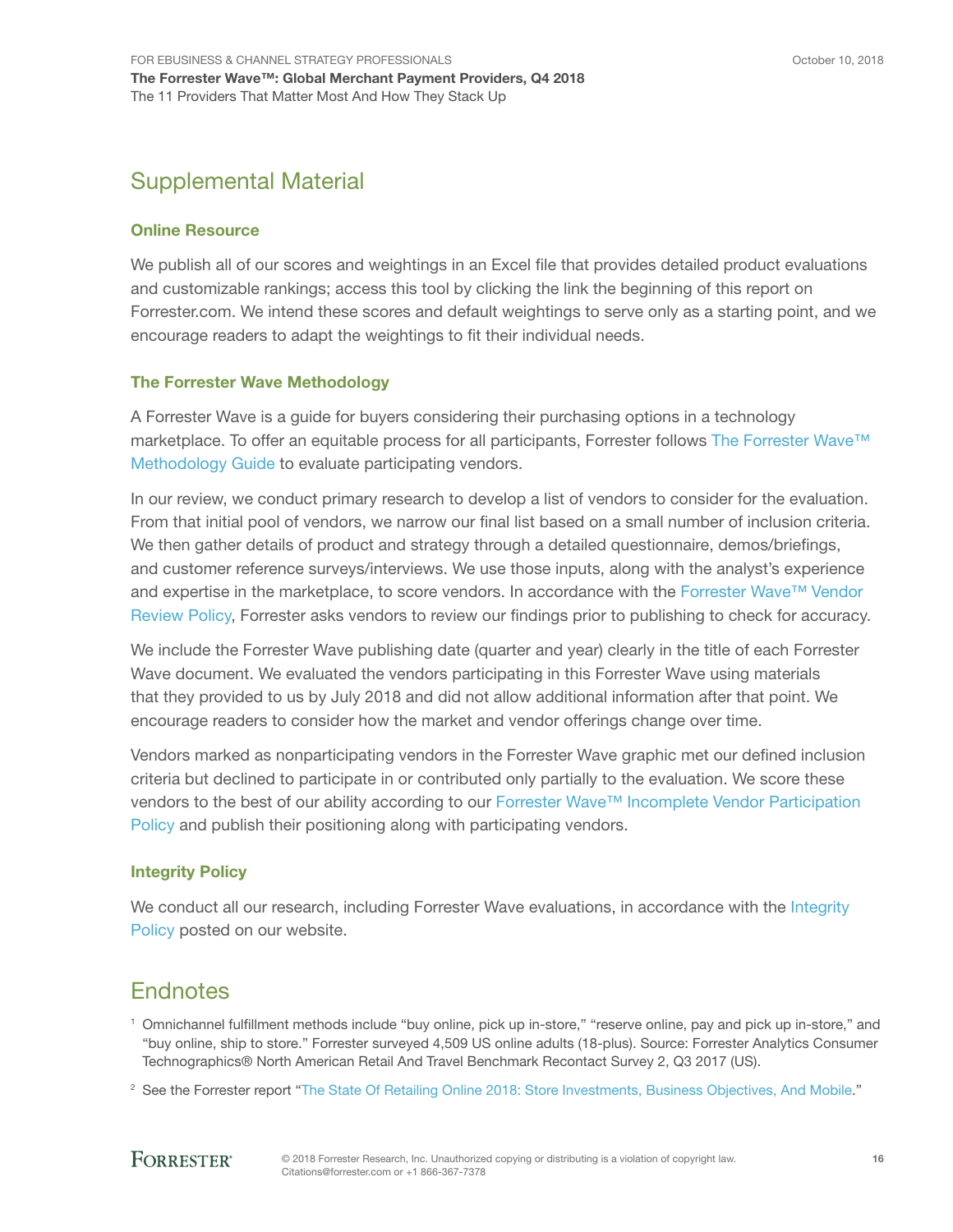The Forrester Wave™: Global Merchant Payment Providers, Q4 2018 The 11 Providers That Matter Most And How They Stack Up

- 3 Source: Phone interview with Tamer Shabeen, senior director of omnichannel domain architecture, adidas Group, August 24, 2018.
- 4 Source: nexo Standards (http://www.nexo-standards.org/).
- <sup>5</sup> PSP: payment service provider; MSP: merchant service provider; ISO: independent sales organization.
- 6 Source: "Sabre and CyberSource, a Visa Solution, Partner to Simplify and Secure Payments for Travel Industry," CyberSource Viewpoints, July 30, 2018 (http://cybersource.tumblr.com/post/176450049709/sabre-and-cybersourcea-visa-solution-partner-to).
- 7 Source: "CyberSource In-person Payments with Verifone Technology," CyberSource (https://www.cybersource.com/ content/dam/cybersource/CyberSource\_Verifone\_POS\_datasheet.pdf).
- 8 Source: "Client stores: Carrefour," Ingenico Group (https://www.ingenico.com/our-solutions/client-stories/retail/ carrefour.html).
- 9 Source: "Full-year results 2017," Ingenico Group press release, February 22, 2018 (https://www.ingenico.com/pressand-publications/press-releases/finance/2018/02/full-year-results-2017-ingenico-group.html).
- <sup>10</sup> Source: Forrester Analytics Consumer Technographics North American Online Benchmark Survey (Part 1), 2018.